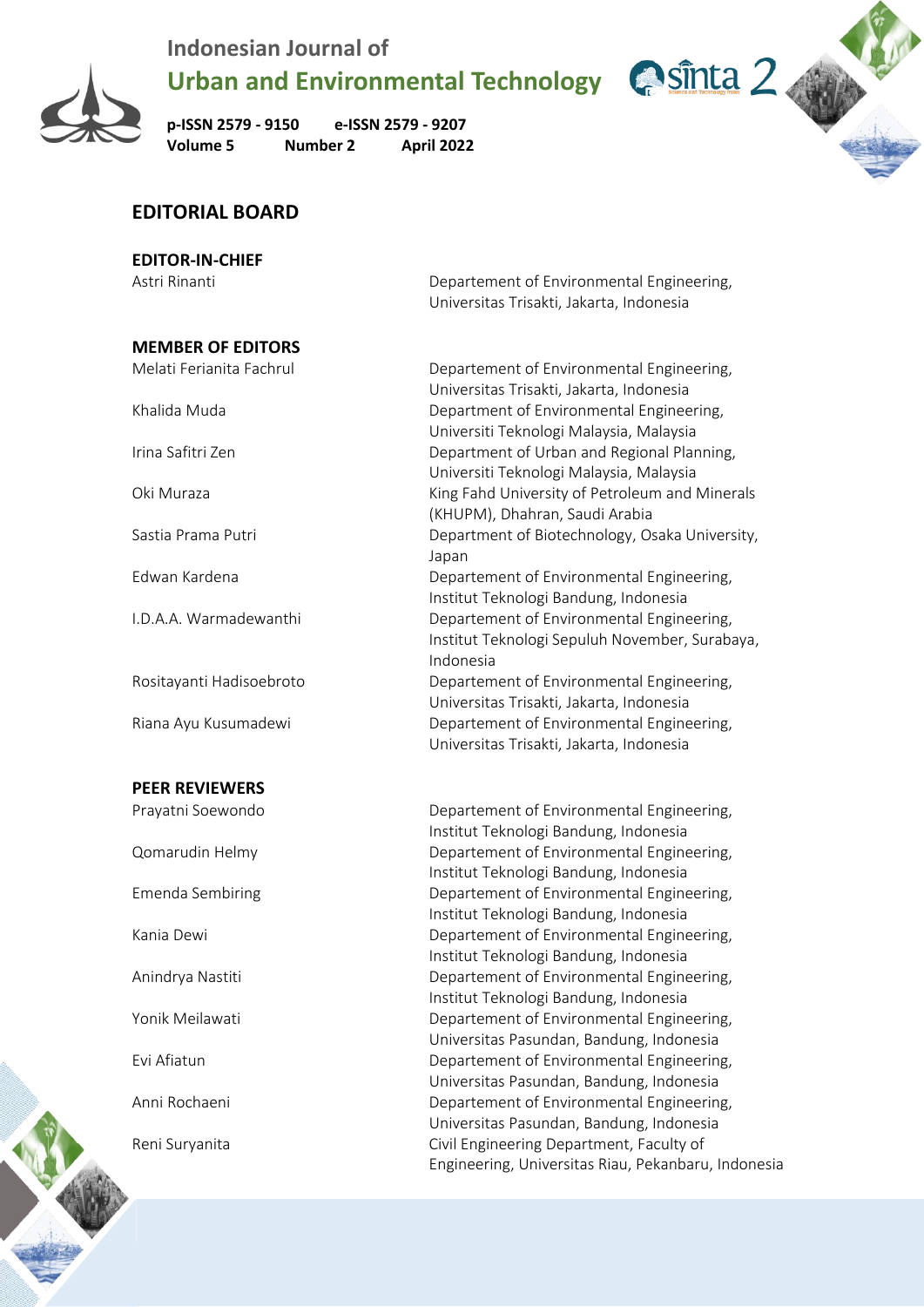

Urban and Environmental Technology **Constructed 2** 

**p-ISSN 2579 - 9150 e-ISSN 2579 - 9207 Volume 5** 

| $P-13311 2373 - 3130$ $P-13311 2373 - 3207$<br>Volume 5<br><b>Number 2</b> | <b>April 2022</b>                                                                  |  |
|----------------------------------------------------------------------------|------------------------------------------------------------------------------------|--|
|                                                                            |                                                                                    |  |
| Nurul Hana Mokhtar Kamal                                                   | School of Civil Engineering, Universiti Sains Malaysia,<br>Malaysia                |  |
| Gatut Sudarjanto                                                           | University of Queensland, Brisbane, Australia                                      |  |
| Bagus Putra Muljadi                                                        | University of Nottingham, Nottingham,<br>United Kingdom                            |  |
| Musthapa Muhd Lawan                                                        | Kano University of Science and Technology, Wudil,<br>Nigeria                       |  |
| R. Dwi Susanto                                                             | University of Maryland, College Park, United State                                 |  |
| Yusnani Mohd. Yusof Kozlowski                                              | Universiti Brunei Darussalam, Brunei Darussalam                                    |  |
| Agus Jatnika Efffendi                                                      | Departement of Environmental Engineering,<br>Institut Teknologi Bandung, Indonesia |  |
| Marisa Handajani                                                           | Departement of Environmental Engineering,<br>Institut Teknologi Bandung, Indonesia |  |
| I Made Wahyu Widyarsana                                                    | Departement of Environmental Engineering,<br>Institut Teknologi Bandung, Indonesia |  |
| Yureana Wijayanti                                                          | Department of Civil Engineering,<br>Universitas Bina Nusantara, Indonesia          |  |
| Fadjari Lucia Nugroho                                                      | Departement of Environmental Engineering,                                          |  |

Hafizhul Khair AM Universitas Sumatera Utara, Medan, Sumatera Utara Herika Muhamad Taki **Departement of Urban and Regional Planning Study**, Universitas Trisakti, Jakarta, Indonesia

Universitas Pasundan, Bandung, Indonesia

#### **PUBLISHER**

**Jurusan Teknik Lingkungan**, Fakultas Arsitektur Lanskap dan Teknologi Lingkungan, Universitas Trisakti, Jakarta, Indonesia in associated with Ikatan Ahli Teknik Penyehatan dan Teknik Lingkungan Indonesia (IATPI).

#### **ABOUT JOURNAL**

**Indonesian Journal of Urban and Environmental Technology, formerly name is Jurnal Teknologi Lingkungan** (indones.j.urban.environ.technol/**urbanenvirotech**) has been published since 2004 by Jurusan Teknik Lingkungan, Fakultas Arsitektur Lanskap dan Teknologi Lingkungan, Universitas Trisakti, Jakarta, Indonesia. This journal is an ideal academic platform to link researchers, scientists, engineers and practicioners with common interest. It aims to provide media for sharing and publishing the latest research results, ideas, development and applications in the Urban and Environmental Technology areas. This Journal is consistently published two times a year in **April** and **October**.

## **SCOPE OF JOURNAL**

The scope of the journal emphasis but not limited to **Urban Environmental Management and Environmental Technology.**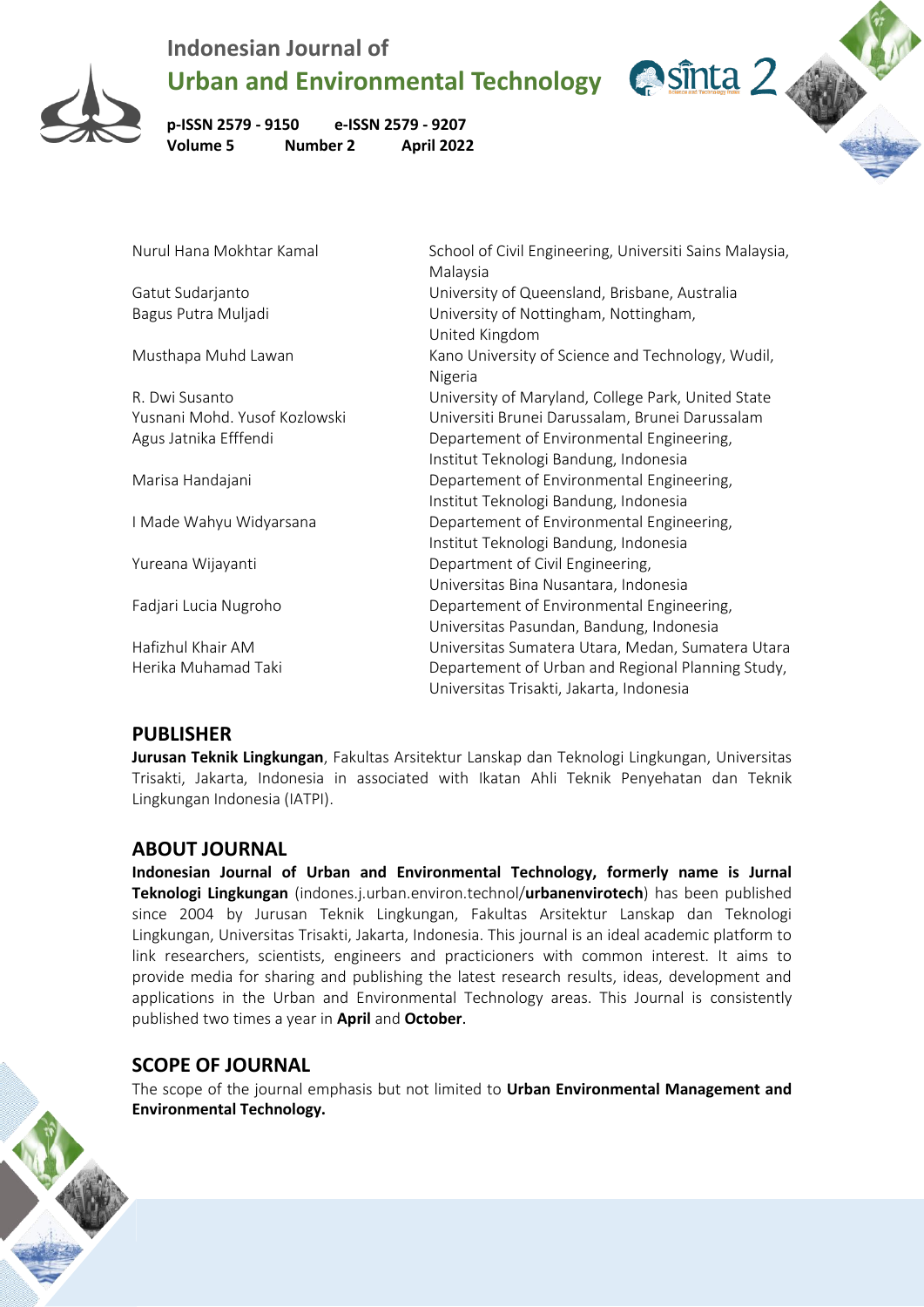

Urban and Environmental Technology **Castilla 2** 

**p-ISSN 2579 - 9150 e-ISSN 2579 - 9207 Volume 5 Number 2 April 2022**

**Urban Environmental Management**: environmental modeling, cleaner production, waste minimization and management, energy management and policies, water resources management, water supply and sanitation, industrial safety and health, water recovery and management, urban environmental pollution-diseases and health status, eco-drainage, flood risk management, risk mitigation, climate change and water resources adaptation.

**Environmental Technology**: energy efficiency, renewable energy technologies (bio-energy), environmental biotechnology, pollution control technologies (wastewater treatment and technology), water treatment and technology, indigenous technology for climate change mitigation and adaptation, solid waste treatment and technology.

#### **PEER REVIEW POLICY**

**Urbanenvirotech** reviewing policies are every submitted paper will be reviewed by at least two peer-reviewers. Reviewers are unaware of the identity of the authors, and authors are also unaware of the identity of reviewers (double blind review method). Reviewing process will consider objectivity, method, scientific impact, conclusion, and references.

## **PLAGIARISM CHECK**

Plagiarism screening will be conducted by **Urbanenvirotech** Editorial Board using Cross ref Similarity Check<sup>TM</sup> powered by Turnitin<sup>®</sup> and also using Grammarly<sup>®</sup> Plagiarism Checker.

#### **ONLINE SUBMISSIONS**

If you already have a Username/Password for **Indonesian Journal of Urban and Environmental Technology**, go to login at:

<http://www.trijurnal.lemlit.trisakti.ac.id/index.php/urbanenvirotech/login>

Need a Username/Password? Go to registration at:

<http://www.trijurnal.lemlit.trisakti.ac.id/index.php/urbanenvirotech/user/register>

Registration and login are required to submit items online and to check the status of current submissions

## **REFERENCE MANAGEMENT**

Every article submitted to **Urbanenvirotech** shall use reference management software Turnitin.

# **COPY EDITING AND PROOFREADING**

Every article accepted by **Urbanenvirotech** shall be an object to Grammarly® writingenhancement program conducted by **Urbanenvirotech** Editorial Board.

# **PROCESSING CHARGES**

Every article submitted to **Urbanenvirotech** will not have any Article Processing Charges. This includes submission, peer-reviewing, editing, publishing, maintaining and archiving, and allows immediate access to the full text versions of the articles.